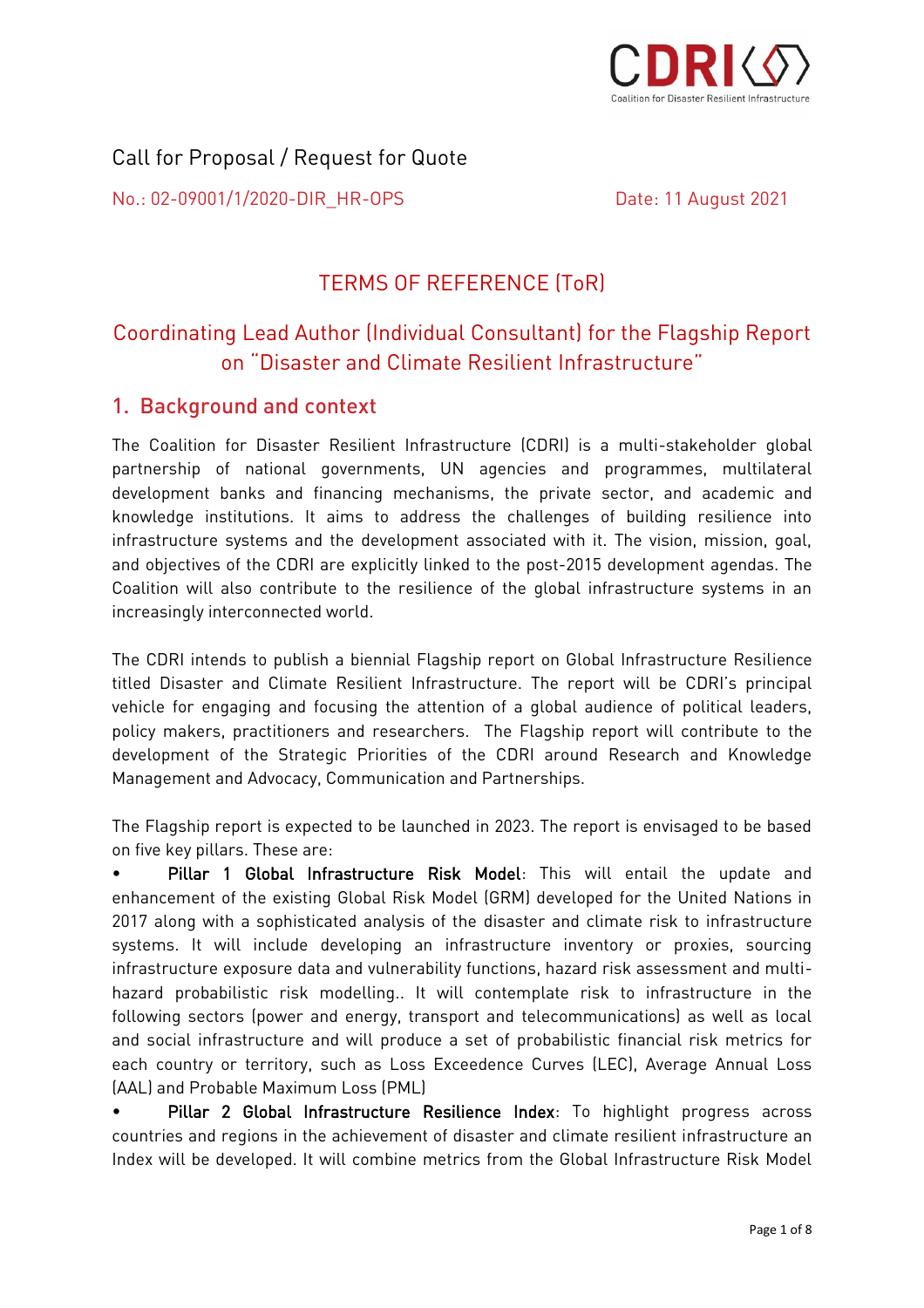

with economic metrics of infrastructure investment and surveys of the quality of infrastructure governance.

• Pillar 3 Nature Based Solutions: Every edition of the Flagship report will include a thematic section that will examine policy challenges, global best practices, case studies and evidence to provide a state-of-the art review. The proposed theme for the 2020 edition will be nature-based solutions for enhancing disaster and climate resilience.

Pillar 4 Progress Monitoring: This will include reviewing the progress towards achieving the goals and targets of the Sendai Framework and other associated international commitments on disaster and climate risk reduction and assessing countries' progress in achieving them. The progress towards disaster and climate resilient infrastructure, by building on the evidence generated through CDRI initiatives across its Strategic Priorities will also be reviewed under this pillar.

Pillar 5 Financing Infrastructure Resilience: Innovative financial tools and mechanisms to finance resilient infrastructure will be explored under this pillar. The component will comprise updating estimates of infrastructure investment for new and renewed infrastructure in different countries, infrastructure investments and their feasibility in the disaster and climate risk perspective, risk adjusted returns on infrastructure investment especially in the context of climate change uncertainties. investment especially in the context of climate change uncertainties.

The Disaster and Climate Resilient Infrastructure report will be guided by a high-level International Advisory Board, the Members of which will be invited by the CDRI Secretariat. The Board will review and approve the draft Flagship Report before publication and will then advise the development of the concept and overall direction of future editions. The CDRI will be inviting its members including governments, multilateral development banks, bilateral agencies, technical and academic organisations to contribute material to the different sections of the report. sections of the report.

# 2. Objectives

The main objectives of the assignment are to draft the report, provide strategic guidance<br>during the development of the report, coordinate with and supervise the stakeholders and provide advice at the various stages of the report as required. provide advice at the various stages of the report as required.

# 3. Detailed scope of work

The Consultant's responsibilities will be as follows:

### Strategic Guidance to the Report

1. On the basis of a literature review and, taking into account the rationale and objective<br>of CDRI, define the core messages of the Global Flagship Report, for consideration by the CDRI Secretariat and Executive Committee and the Advisory Board of the Report. Ensure complementarity with other global knowledge initiatives that focus on issues of disaster and climate resilience.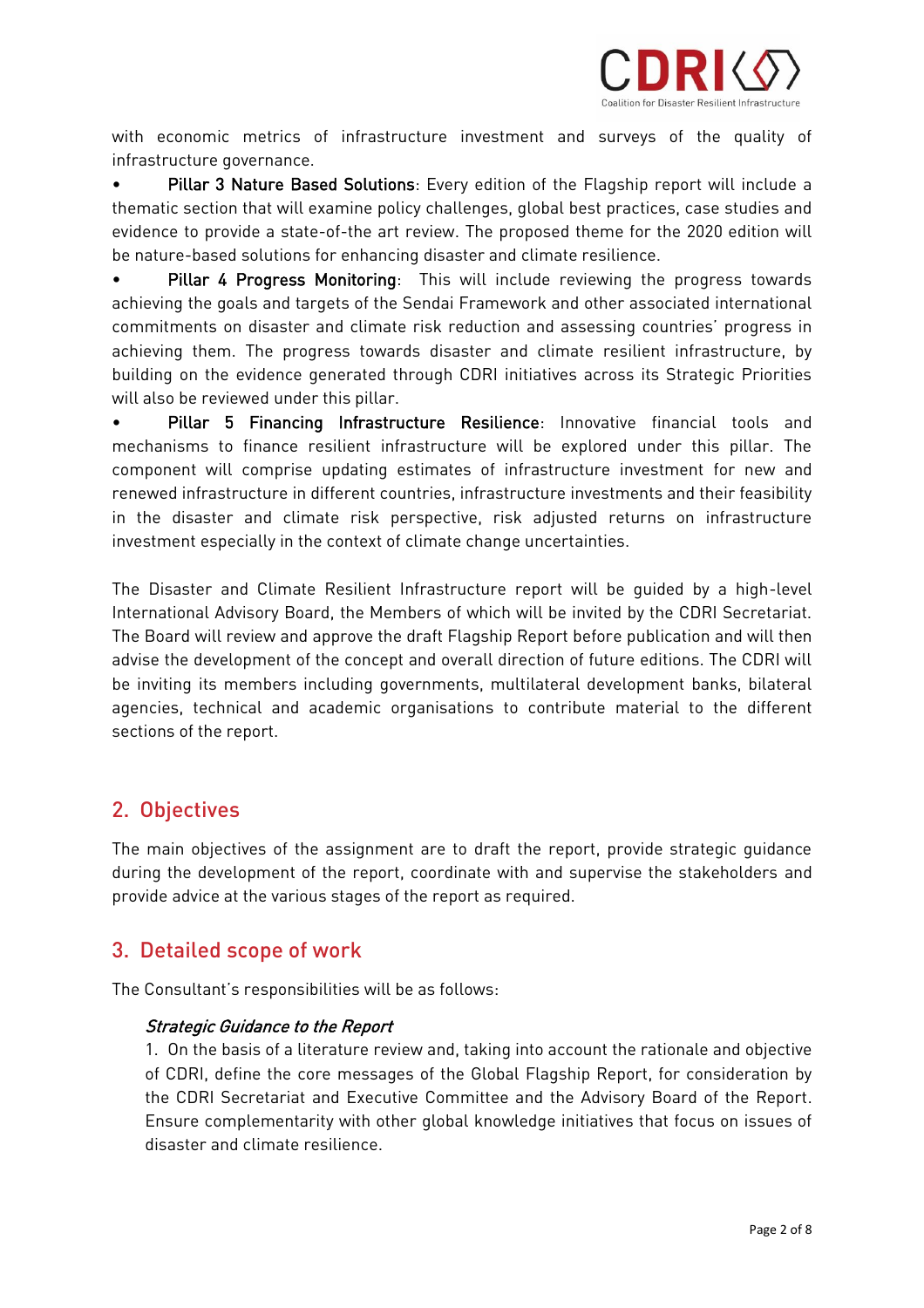

2. Participate in and chair, when required, meetings, on-line workshops and other<br>kinds of fora organised by the Project Management Unit in order to scope the content of each Pillar and ensure coherence between each Pillar, taking into account the core messages of the Report. messages of the Report.

3. In line with the overall framework of the Report, review concept notes and terms of coordinators of each Pillar.

4. Contribute to the development of timeline for different milestones towards the development of Global Flagship Report in coordination with the Project Management and advise the selection of technical partners and the commissioning of contributing papers and studies, to ensure timely production of inputs to the Report. papers and studies, to ensure timely production of inputs to the Report.

### Coordination and Supervision of the Stakeholders

5. Substantive coordination of Pillar 1 and Pillar 2 of the Flagship Report: A Global Risk Resilience Index. This would include the substantive supervision and validation of contributions from technical partners, including terms of reference, proposed methodologies and data, the review of draft results and ensuring coherence between the different contributions.

6. Overall substantive supervision of the contributions produced under Pillars 3, 4 and Management Unit to ensure the coherence of the five Pillars in the context of the concept and messaging of the Flagship Report as a whole concept and messaging of the Flagship Report as a whole studies of the Flagship Report as a whole studies of the Flagship Report as a whole studies of the Flagship Report as a whole studies of the Flagship Report as a whol

review process of the Penert in elecs coordination with the Project Management Unit Pillar of the Report, in close coordination with the Project Management Unit.

### Drafting of the Report

8. Draft the chapters of the Global Flagship Report, foreseeing at least three drafts<br>(first, second and final), weaving and threading the contributions from technical partners produced under Pillar  $1 - 5$ , into the overall structure of the Report, together with material drawn from contemporary literature and case studies. Draft the Executive Summary of the Report and ensure the timely production of preliminary text (Foreword, Index, List of Tables and Figure, Abbreviations, ISBN number etc.) and post-text (Bibliography, Annexures, contributing author credits etc.).  $\mathcal{B}$  and  $\mathcal{B}$  are discussed and  $\mathcal{B}$  and  $\mathcal{B}$  are discussed author contributing etc.

9. Prepare periodic reports on the findings of the Global Flagship Report for the CDRI<br>Secretariat and Advisory Board, participate in briefings as required. Ensure that  $\begin{array}{c} \text{S} \ \text{S} \ \text{S} \ \text{S} \ \text{S} \ \text{S} \ \text{S} \ \text{S} \ \text{S} \ \text{S} \ \text{S} \ \text{S} \ \text{S} \ \text{S} \ \text{S} \ \text{S} \ \text{S} \ \text{S} \ \text{S} \ \text{S} \ \text{S} \ \text{S} \ \text{S} \ \text{S} \ \text{S} \ \text{S} \ \text{S} \ \text{S} \ \text{S} \ \text{S} \ \text{S} \ \text{S} \ \text{S} \ \text{S} \ \text{S} \ \text{$ feedback and recommendations are enfolded into subsequent drafts of the Report.

### Advisory Role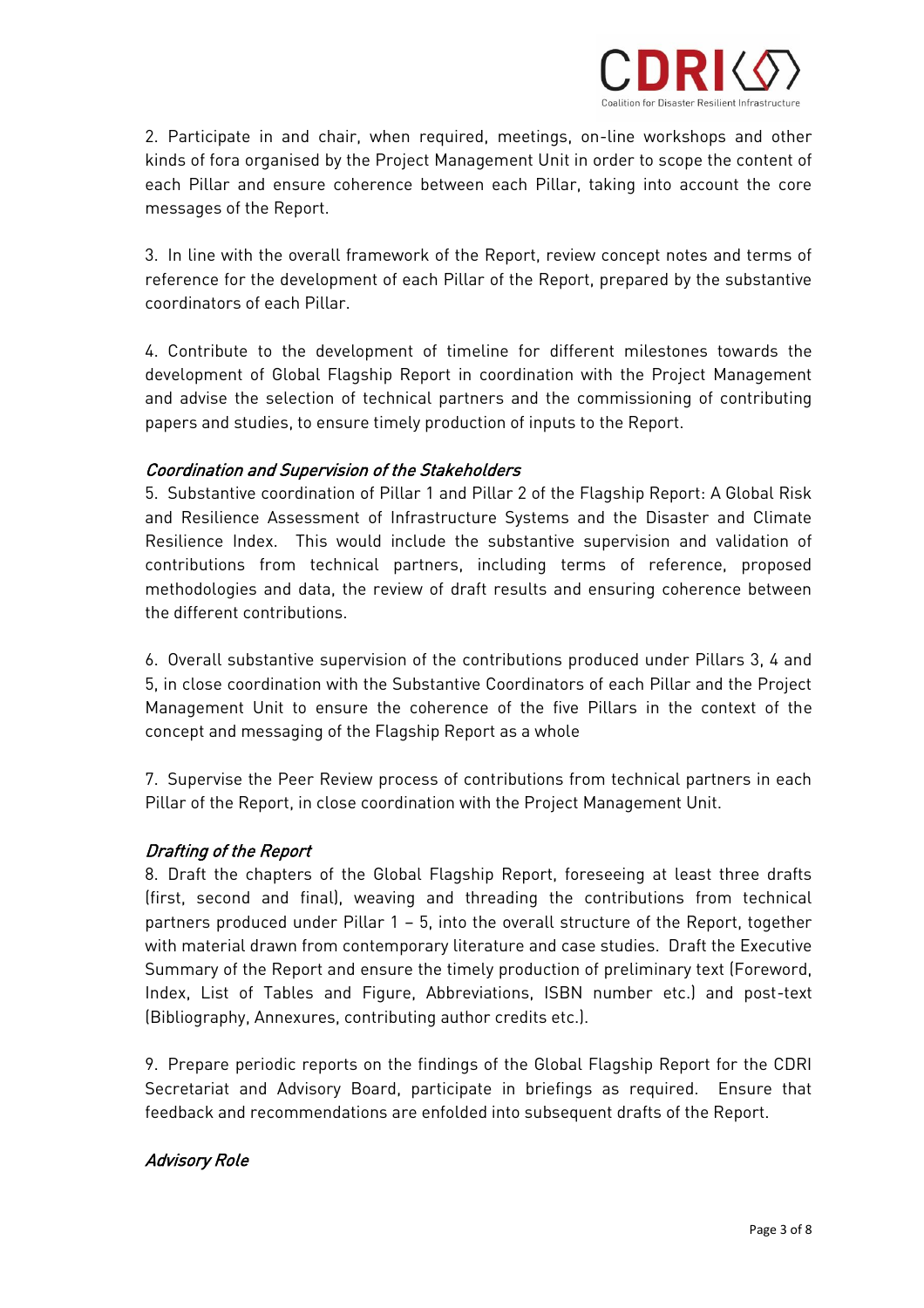

10. Advise the Project Management Unit in the organisation and supervision of the Peer<br>Review of the first, second and final draft of the Report. Review of the first, second and final draft of the Report.

11. Advise the design and layout of the final Report, in both print and digital versions, including the development of Apps to facilitate data consultation and visualisation. Review proofs from the printers to ensure quality control of the final version. Review proofs from the printers to ensure quality control of the final version.

12. Advise the CDRI Secretariat and Project Management Unit in the development of a communication strategy for the Report and participate as required in launch events, briefings to CDRI Members and the media.  $\mathbf{b}$ 

13.Advise the Project Management in engaging the potential users as well as other<br>stakeholders of the report (as well as associated data systems) during the process of development of the report. development of the report.

# 4. Key technical and core competencies and soft skills

- Knowledge of the political, social, cultural, and economic parameters that condition  $\frac{1}{\sqrt{2}}$  infrastructure resilience in  $\frac{1}{\sqrt{2}}$  in  $\frac{1}{\sqrt{2}}$
- Ability to lead informed and strategic discussions with government counterparts and stakeholders;
- In depth knowledge of the policy issues, academic and technical literature and stakeholders in CDDI Momber Countries and other developing regions. infrastructure in CDRI Member Countries and other developing regions;
- Demonstrate strategic vision and international leadership in the area of disaster risk  $\mathcal{L}$  management, resilience and sustainability;
- $\mathcal{S}$  strong track record in record in research and publication;  $\mathcal{S}$
- $\bullet$  $\mathcal{L}^{\text{max}}$  in the UN system would be desirable; the UN system would be desirable; the UN system would be desirable; the UN system would be desirable; the UN system would be desirable; the UN system would be desirable;
- Experience of supervising the preparation of publications to a high-quality and to a tight timeline, ensuring high standards of peer review and quality control;
- Proven experience in data analysis as well as report writing; ensuring the from multiple sources; from multiple sources; the sources; the sources; the sources; the sources; the sources; the sources; the sources; the sources; the sources; the sources; the sources; the sources; the sources; the sources; the sources; the
- Strong analytical skills (quantitative and qualitative) and strong ability to communicate and summarize this analysis in writing; in writing; in writing; in writing; in writing; in writing; in writing; in writing; in writing; in writing; in writing; in writing; in writing; in writing; in writing; in
- Excellent inter-personal, teamwork and communication skills;
- Flexibility in remote working arrangements and experience of conducting stakeholder interviews and collecting data remotely;
- $\mathcal{L}$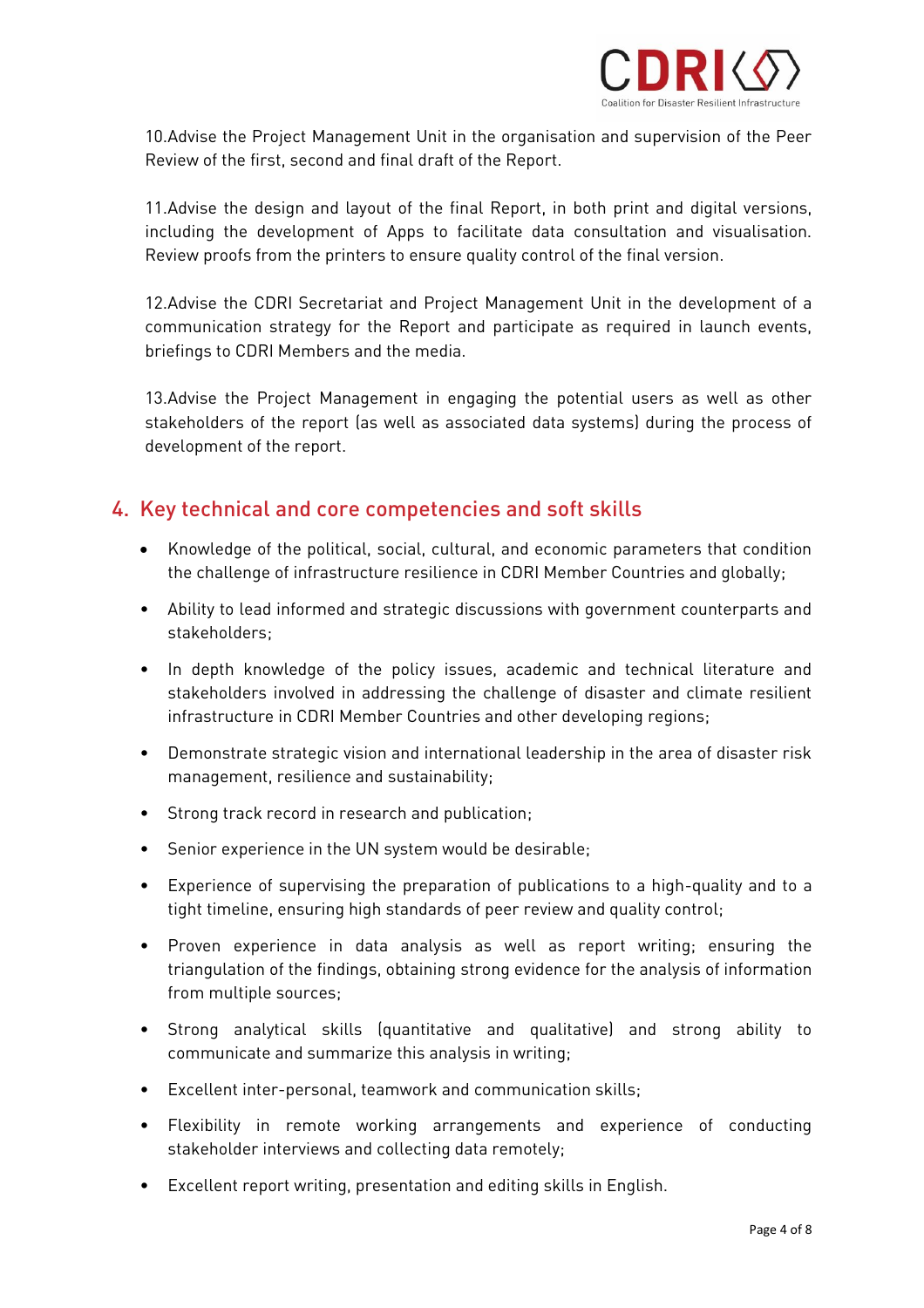

# 5. Expected deliverables

### $(ii)$

Roadmap documents for Pillars 3, 4 and 5<br>The Consultant will develop a detailed implementation and research roadmap for Pillars 3, 4 and 5 of the Flagship Report and submit the same to CDRI in the first three months of the assignment.

#### $(ii)$ Progress Reports of Pillars 1 to 5 The Consultant will submit interim progress reports of the work under Pillars 1 to

### 5 in months 4 to 9 of the assignment. (iii) Zero Order Draft of the Flagship Report

The Zero Order Draft of the Flagship Report will be submitted to CDRI by the Consultant for a first level internal review in months 10 to 12 of the assignment.

### (iv) First Order Draft of the Flagship Report

The First Order Draft of the Flagship Report will be submitted by the Consultant for an independent peer review in month 13 of the assignment. The first draft review process will involve identifying three to four reviewers per chapter with an editor to track all the comments and responses.

### (v) Second Order Draft of the Flagship Report

The Second Order Draft of the Flagship Report will be submitted by the Consultant to the International Advisory Board in month 14 of the assignment. The report will need to strike a balance between the needs of a technical and a political audience (regulators, policy makers, financial institutions etc). The Advisory Board will review the report to ensure that this balance is maintained in the insights and messaging. The Board will also ensure that the strategic goals of the CDRI are met and the draft is in line with the Charter of the CDRI. The Advisory Board will review this in a time bound manner and the process could be done electronically.

### (vi) Final Draft of the Flagship Report

The Consultant will incorporate the feedback and comments received from the International Advisory Board and finalize the report. The Final Draft of the Flagship Report will be submitted to CDRI in month 17 of the assignment.

### (vii) Status report on the online interactive data platform

The Consultant will submit a status report of the data platform (Pillar 2 Component 3 of the Flagship Report), collate beta users feedback and hand over the data platform to CDRI. platform to CDRI.

# 6. Period of engagement

The duration of the assignment will be 18 months.

# 7. Qualification criteria

• Advanced university degree at the doctorate level, in a field relevant to disaster and<br>elimate recilient infrectructure. climate resilient infrastructure; and infrastructure; and infrastructure; and infrastructure; and infrastructure; and infrastructure; and infrastructure; and infrastructure; and infrastructure; and infrastructure; and infr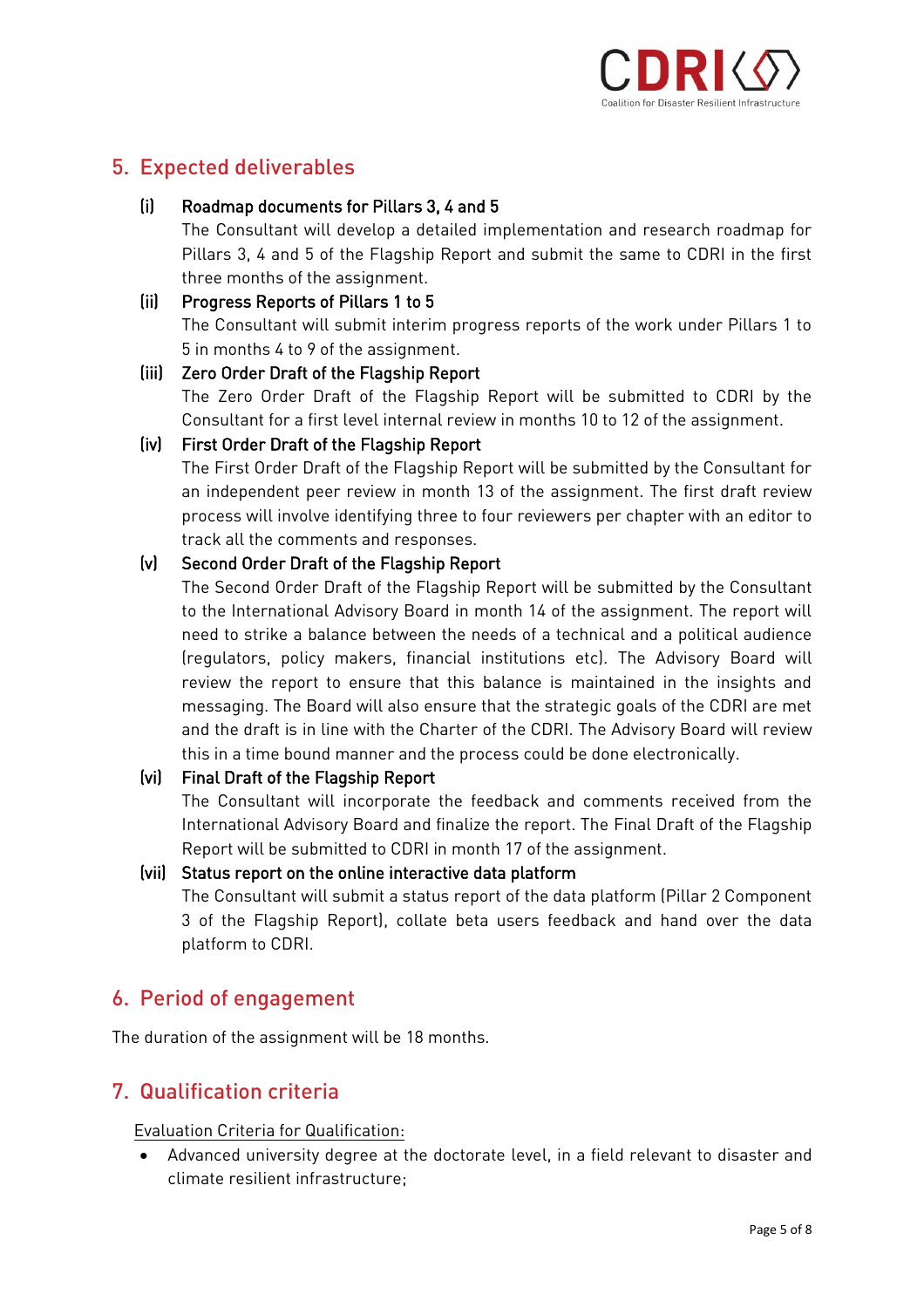

• Minimum 20 years of relevant experience in research, policy and practice in disaster risk management and resilience.

# 8. Selection criteria

- $8.1$ The proposal should be prepared in two parts - Technical and Financial. Both parts should be submitted as separate PDF files (password protected) attached in one email since the evaluation will be conducted through QCBS method.
- 8.2 The proposal must be sent to the email address tender.projects@cdri.world with subject line: "CDRI Flagship Report Coordinating Lead Author" and received by CDRI no later than two (2) weeks from the date of invitation. Any proposal received by CDRI after the deadline for submission shall not be opened.
- 8.3 The Password for Technical proposal pdf file is to be submitted on the same email id by 1200Hrs (IST) one (1) day after final proposal submission date.
- $8.4$ Times New Roman Font to be used for Password to ensure readability.
- 8.5 Password of Financial proposal shall be requested after the evaluation of Technical proposal. Date and time of sending password shall be intimated accordingly. Failure to comply will result in cancellation of proposal.
- 8.6 The consultant will be selected following a Quality Cum Cost Basis (QCBS) of selection, and form of contract would be Lump-sum Performance Based Contract.
- 8.7 Proposals shall be evaluated as follows: 8.7 Proposals shall be evaluated as follows:

### Evaluation Criteria for Technical Bids 100 points:

| Technical Proposal Methodology (60 points)                                                                                                                                                                                                                   |      |
|--------------------------------------------------------------------------------------------------------------------------------------------------------------------------------------------------------------------------------------------------------------|------|
| Understanding of ToR with theoretical rationale                                                                                                                                                                                                              | 15   |
| Acceptability and detailing of methodology and work plan                                                                                                                                                                                                     | 20   |
| Approach for project roll-out and operations                                                                                                                                                                                                                 | 10   |
| Innovation and future perspective                                                                                                                                                                                                                            | 15   |
| Consultant's Experience (40 points)                                                                                                                                                                                                                          |      |
| Professional project experience (in the required area of assignment)                                                                                                                                                                                         | 25   |
| Strong track record in producing high-quality thematic reports for an<br>international audience, based on quantitative and qualitative research,<br>literature review and synthesis of research findings. Relevant projects of at<br>least 6-month duration: |      |
| 5 projects                                                                                                                                                                                                                                                   | 100% |
| 4 projects                                                                                                                                                                                                                                                   | 80 % |
| 3 projects                                                                                                                                                                                                                                                   | 60 % |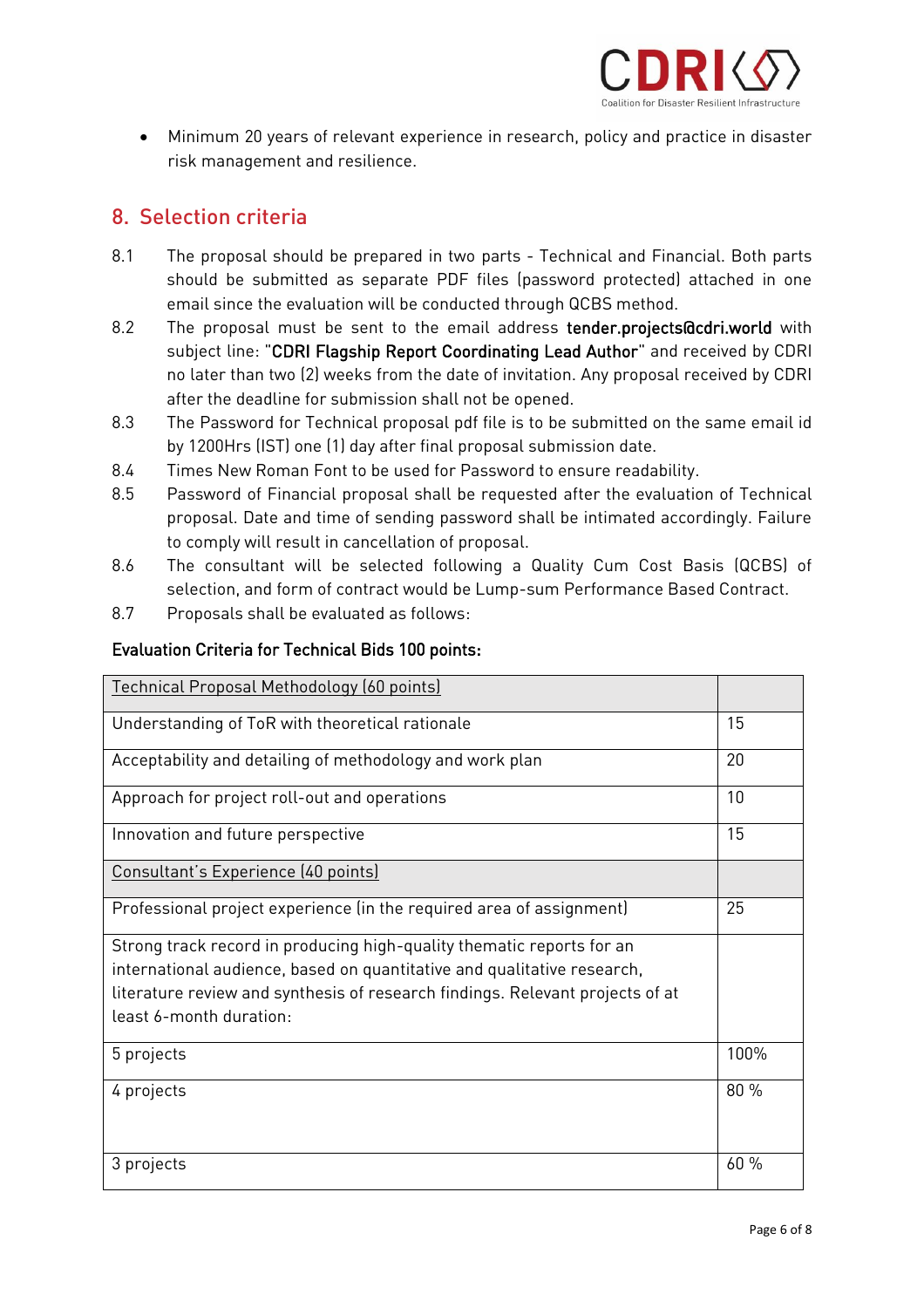

| 2 projects                                                                                                                                                                                                               | 40 %  |
|--------------------------------------------------------------------------------------------------------------------------------------------------------------------------------------------------------------------------|-------|
| International experience - 15 points                                                                                                                                                                                     |       |
| Experience of leading and coordinating large geographically dispersed multi-<br>stakeholder and multi-cultural teams to achieve commonly agreed results and<br>outcomes. Relevant projects of at least 6-month duration: |       |
| 5 projects                                                                                                                                                                                                               | 100 % |
| 4 projects                                                                                                                                                                                                               | 80 %  |
| 3 projects                                                                                                                                                                                                               | 60%   |
| 2 projects                                                                                                                                                                                                               | 40 %  |

The applicant scoring more than 70% in the technical evaluation shall be considered for<br>financial evaluation. 75 % weightage will be awarded for Technical Proposal and 25 % weightage will be awarded for Financial Proposal. Technical Bid will be assigned a Technical  $\frac{1}{2}$  core (Te) out of a maximum of 100 points. score (Ts) out of a maximum of 100 points.

The individual consultant's Financial Scores (Fn) are normalized as per the formula below:

 $F_{\rm eff} = 100$  (rounded of to  $40$  decimal places) Where,  $\mu$ 

 $Fn = Normalized commercial score for the consultant under consideration$ 

 $\mathbf{F}_{\mathbf{p}} = \mathbf{F}_{\mathbf{p}}$  and  $\mathbf{F}_{\mathbf{p}}$  and  $\mathbf{F}_{\mathbf{p}}$  and  $\mathbf{F}_{\mathbf{p}}$  and  $\mathbf{F}_{\mathbf{p}}$  and  $\mathbf{F}_{\mathbf{p}}$ 

Fmin = Minimum absolute financial quote

Formula for final evaluation.

Composite Score (S) = Ts \* 0.75 + Fn \* 0.75 + Fn \* 0.75 + Fn \* 0.25 + Fn \* 0.25 + Fn \* 0.25 + Fn \* 0.25 + Fn \*

 $\frac{1}{2}$  contract and will be called for posatiations if required contract and will be called for negotiations if  $\mathcal{L}$ 

# 9. Terms of payment

 $T$  This work curve a lump-sum contract with sum contract superior step and  $\begin{bmatrix} 1 & 1 & 1 \\ 0 & 0 & 0 \\ 0 & 0 & 0 \\ 0 & 0 & 0 \\ 0 & 0 & 0 \\ 0 & 0 & 0 \\ 0 & 0 & 0 \\ 0 & 0 & 0 \\ 0 & 0 & 0 \\ 0 & 0 & 0 \\ 0 & 0 & 0 \\ 0 & 0 & 0 \\ 0 & 0 & 0 \\ 0 & 0 & 0 & 0 \\ 0 & 0 & 0 & 0 \\ 0 & 0 & 0 & 0 \\ 0 & 0 & 0 & 0 \\ 0 & 0 & 0 & 0 & 0 \\ 0 & 0 & 0 & 0 & 0 \\ 0 & 0 & 0 & 0 & 0 \\ 0 &$ of each quarter):

| <b>S. No.</b> | <b>Deliverable</b>                        |       |  |
|---------------|-------------------------------------------|-------|--|
| Quarter 1     | (i)<br>Roadmap for Pillar 3               |       |  |
|               | (ii)<br>Roadmap for Pillar 4              |       |  |
|               | (iii)<br>Roadmap for Pillar 5             | 16.7% |  |
|               |                                           |       |  |
| Quarter 2     | (iv)<br>First Progress Report of Pillar 1 |       |  |
|               | (v)<br>First Progress Report of Pillar 2  |       |  |